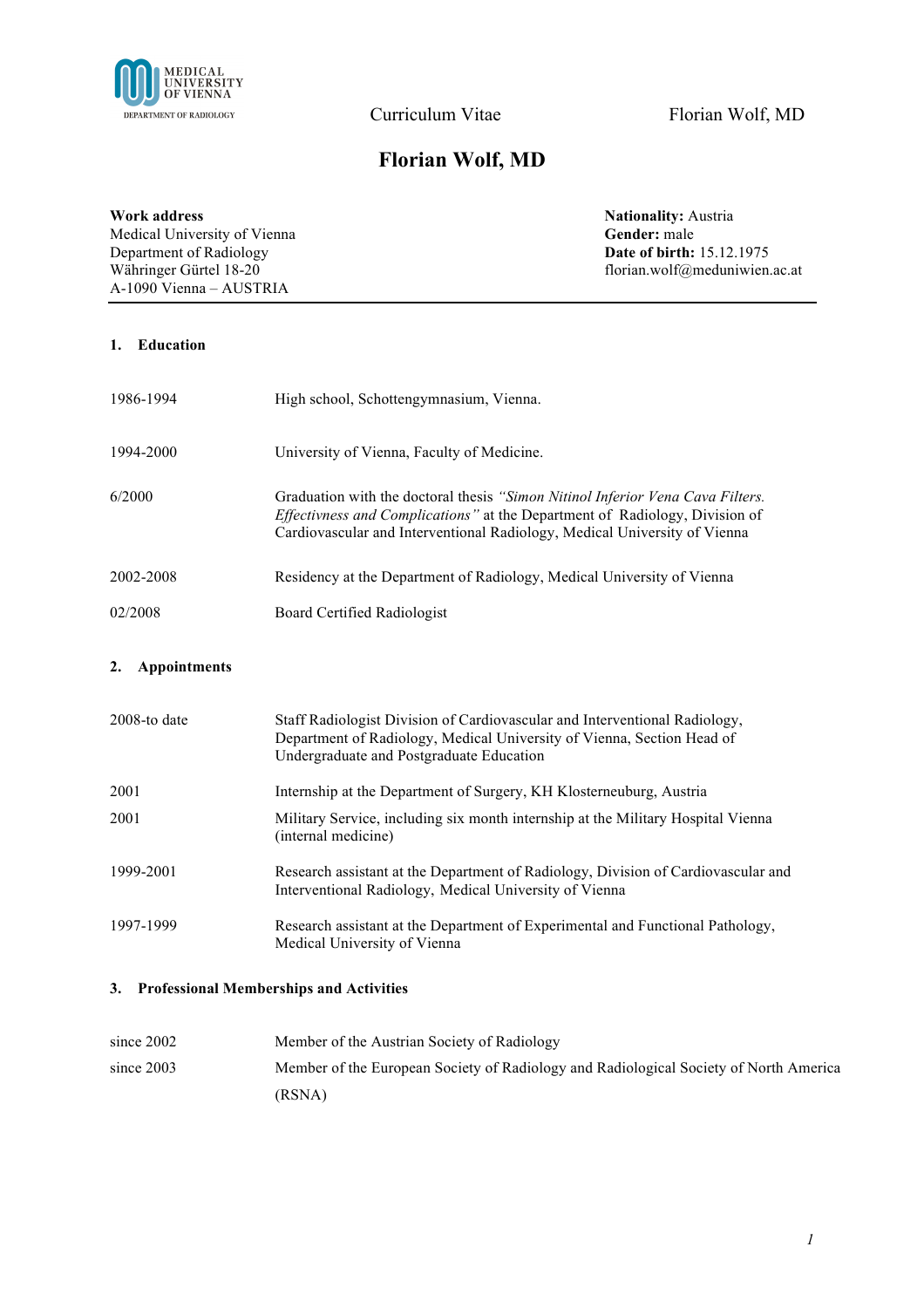

## **4. Honors and Awards**

| 2010       | Kienböck-Award by the Autrian Society of Radiology for outstanding publication<br>activities                   |
|------------|----------------------------------------------------------------------------------------------------------------|
| 2008       | Award for outstanding scientific efforts as resident, Department of Radiology,<br>Medical University of Vienna |
| 2008       | Award for outstanding undergraduate teaching efforts, Department of Radiology,<br>Medical University of Vienna |
| 2000       | Scholarship for conducting a doctoral thesis voluntarily                                                       |
| 1999, 2000 | Scholarship - Leistungsstipendium gemäß $\S$ 57 bis 62, Stadt Wien                                             |

## **5. Editorial Work**

RöFo, European Journal of Radiology, Heart Journal, European Radiology, Radiology, CVIR

### **6. Publications**

25 original articles in peer-reviewed international journals: 5 articles as first author in top-journals (2 articles in standard-journals); 11 articles as co-author in top-journals (7 articles in standard-journals).

## **7. Scientific Abstracts and Presentations 7.1. Invited Oral Presentations**

## **DRG 2011**, Hamburg

Bildinterpretationssitzng: Fälle aus Österreich (Workshop 3 x 30 Minuten)

## **IROS 2011**, Salzburg

Eingeladener Vortrag in der "Morbitiy & Mortality" – Konferenz zum Thema "Vermeidbare Komplikation einer CT-gezielten Pankreas-Biopsie"

## **ERASMUS Course "Cardiovascular with CT-Correlation"** Vienna 2010

- Workshop: CAD: rule out/detection
- Cross-sectional cardiac anatomy III: valves, myocardium, pericardium
- Imaging the postoperative aorta

#### **Interdisziplinäre Herzdiagnostik VII** Klagenfurt 2010

- Flash-CT: Bildgebung des Herzens
- Herzinsuffizienz: Radiologische Diagnostik vom Röntgen bis MR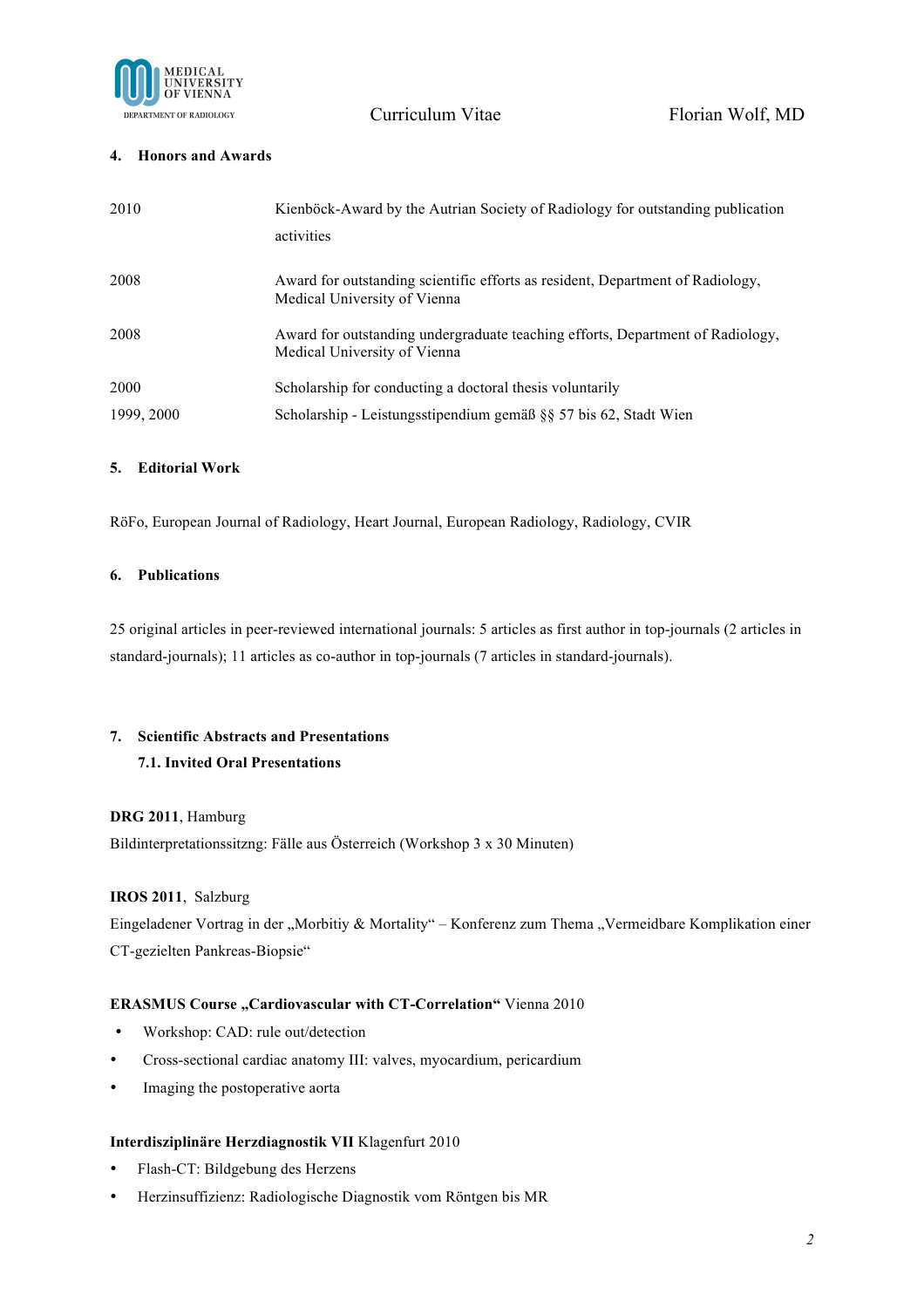

## **Herzkurs-Intensivkurs,** Linz 2010

Vaskuläre Erkrankungen: Koronarien und große Gefäße

## **Radiologie Symposium Oberlech,** 2010

- KHK: Bildgebung mittels CT
- Workshop: Fallsammlung Vienna Heart
- Workshop: Der gute Herz-CT Befund

#### **DRG**, Berlin 2010

MR-Bildgebung bei AAA

## **Wiener Radologisches Symposium**, Wien 2009

- Tips, Tricks & Tools zur schnellen Lösung von Akutfällen
- CT-Angiografie der Koronarien: Hohe Konzentration für optimale Ergebnisse
- Der akute Thoraxschmerz: klinische Fragestellung oder radiologische Routine?

#### **Interdisziplinäre Herzdiagnostik VI,** Graz 2009:

- Herz-Thorax-CT in der Notfalldiagnostik: chest pain triage
- Workshop: Herz-CT: Wie funktioniert es, worauf ist zu achten.

#### **Herzkurs-Intensivkurs,** Linz 2009

Vaskuläre Erkrankungen: Koronarien und große Gefäße

## **Herzkurs-Intensivkurs,** Linz 2008

- Herzanatomie: CT und MR
- Bildgebung der KHK mittels Computertomographie

## **Gesellschaft der Ärzte**, Wien 2005

Moderne kardiologische Bildgebung: Fallbeispiele aus radiologischer Sicht

#### **Herbstseminar Radiologie**, Wachau 2004

Fallpräsentationen aus dem radiologischen Alltag

#### **Ernährungsmedizinisches Seminar**, Wien 2004

Radiologische Diagnostik früher und später Gefäßveränderungen bei Adipositas und Fettstoffwechselstörungen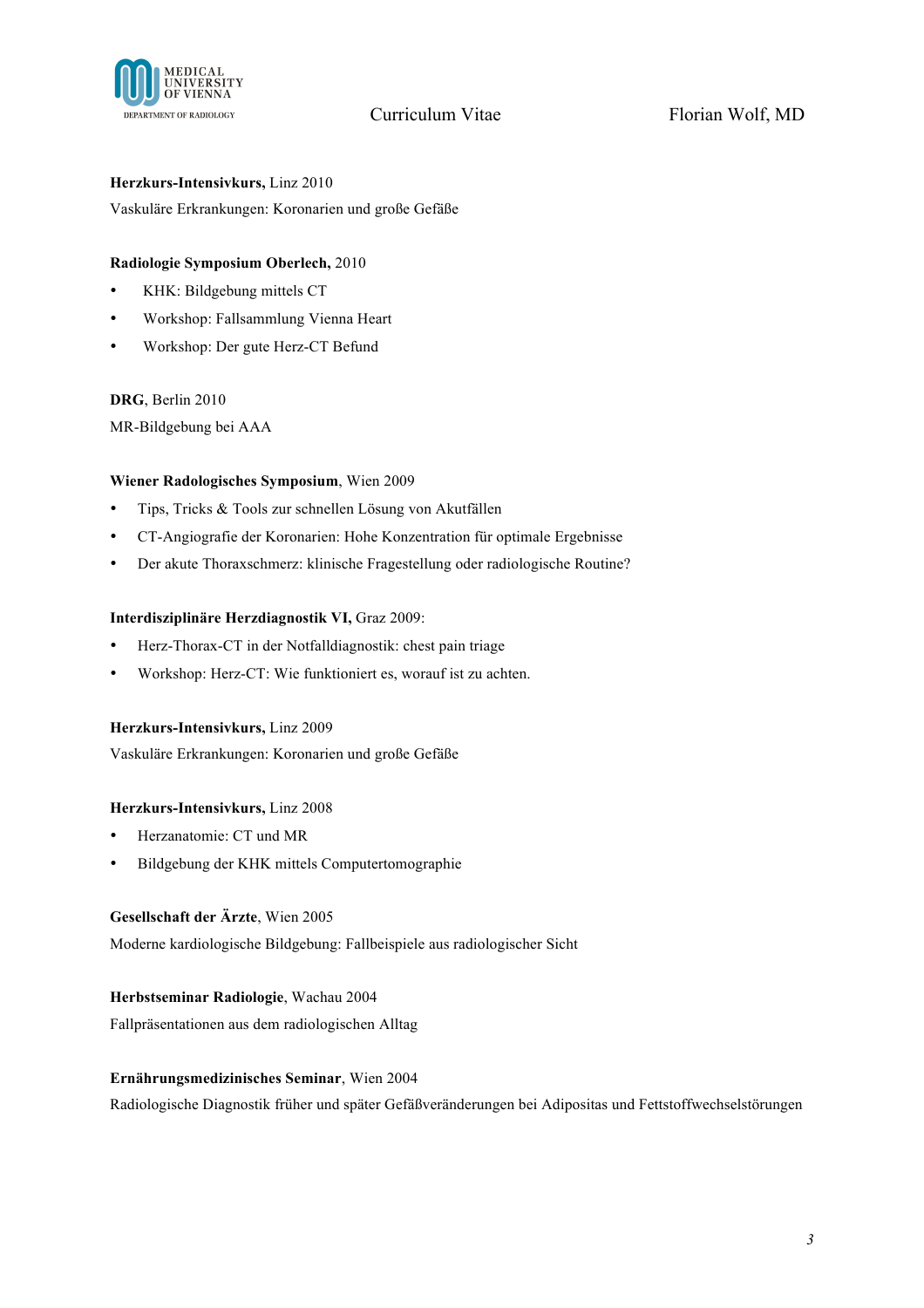

#### **8. Peer-reviewed Oral Presentations/Posters**

#### **8.1. First Author**

### **CIRSE 2010, Valencia**

Evaluation of patients with AAA prior to endovascular repair (stentgraft planning): high-resolution MRI with blood pool contrast agent Gadofosveset (Vasovist®) versus CT-angiography. F. Wolf, D. Beitzke, C. Plank, M.A. Funovics, M. Schoder, J. Lammer, D. Berzaczy, M. Popovic, R.E. Schernthaner, W. Matzek, M.O. Philipp, G. Edelhauser, C.M. Loewe;

## **ICCIR 2010, Pörtschach**

Complications in Visceral Interventions: A case presentation. F. Wolf, C. Plank, J. Lammer, M.A. Funovics

### **CIRSE 2009, Lissabon**

Cardiac CT reports: how to do it! F. Wolf, A. Stadler, G.M. Feuchtner, C. Plank, J. Lammer, C.M. Loewe (Poster)

### **RSNA 2008, Chicago**

Evaluation of Left Atrial Function by Multidetector Computed Tomography before Left Atrial Radiofrequency-Catheter Ablation: Comparison of a Manual and Automated 3D Volume Segmentation Method

#### **ESCR 2008, Porto**

Evaluation of left atrial function by multidetector computed tomography before left atrial RF-catheter ablation: Comparison of a manual and automated 3D volume segmentation method.

#### **CIRSE 2008, Kopenhagen**

- lnterventional retrieval of lost or misplaced intravascular objects
- Incidence and cause of complications occurring with percutaneous gastrostomy (PEG) procedures. (Presenting Author)

#### **SCCT 2008, Orlando, Florida**

Are there differences between the four 64-multidetector computed tomography vendors for the evaluation of coronary stents? An in-vitro study.

#### **ECR 2008, Wien**

Are there differences between the four 64-multidetector computed tomography vendors for the evaluation of coronary stents? An in-vitro study.

#### **ESCR 2007, Rom**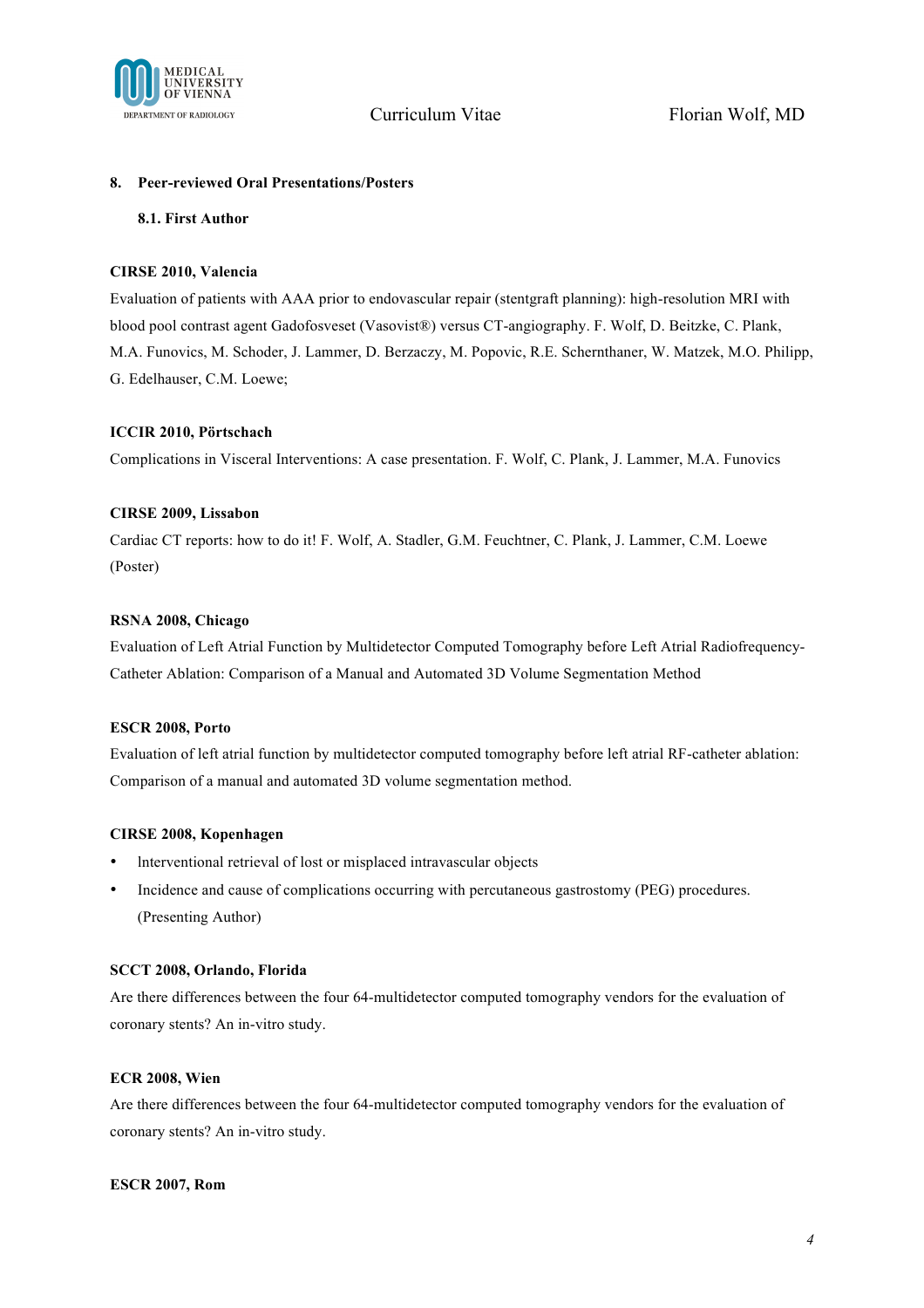

In-vitro study of coronary stent visualization by 64-multidetector computed tomography: Are there differences between the four leading vendors?

## **STR 2007, Las Vegas**

In Vitro Imaging of Coronary Artery Stents in a Newly Developed Heart Phantom: Are There Differences Between 16- and 64-multislice CT Scanners?

## **ECR 2007, Wien**

Effect of different reconstruction kernels on the in vitro assessment of coronary artery stents with a 64-slice CT scanner

## **RSNA 2006, Chicago**

ECG-gated 16 row multidetector cardiac CT for the pre- and post-operative evaluation of patients undergoing totally endoscopic coronary artery bypass grafting (TECAB) (Poster)

## **ESCR 2006, Athen**

- Evaluation of normal human left and right atrial function parameters using steady state free precession magnetic resonance imaging.
- Evaluation of atrial function after MAZE procedure in patients with chronic atrial fibrillation using steady state free precession MRI
- ECG-gated 16 row multidetector cardiac CT for the pre- and post-operative evaluation of patients undergoing totally endoscopic coronary artery bypass grafting (TECAB) (Poster)

## **VFWF Universitätsvorlesung 2006, Wien**

ECG-gated 16 row multidetector cardiac CT for the pre- and post-operative evaluation of patients undergoing totally endoscopic coronary artery bypass grafting (TECAB) (Poster)

## **CURAC 2005, Berlin**

ECG-gated 16 row multidetector cardiac CT for the pre- and post-operative evaluation of patients undergoing totally endoscopic coronary artery bypass grafting (TECAB)" (Poster)

## **ÖRG-Kongress 2003, Wien**

Interventional retrieval of lost or misplaced intravascular objects

## **ECR 2003, Wien**

- Endovascular management of isolated iliac artery aneurysms
- Interventional retrieval of lost or misplaced intravascular objects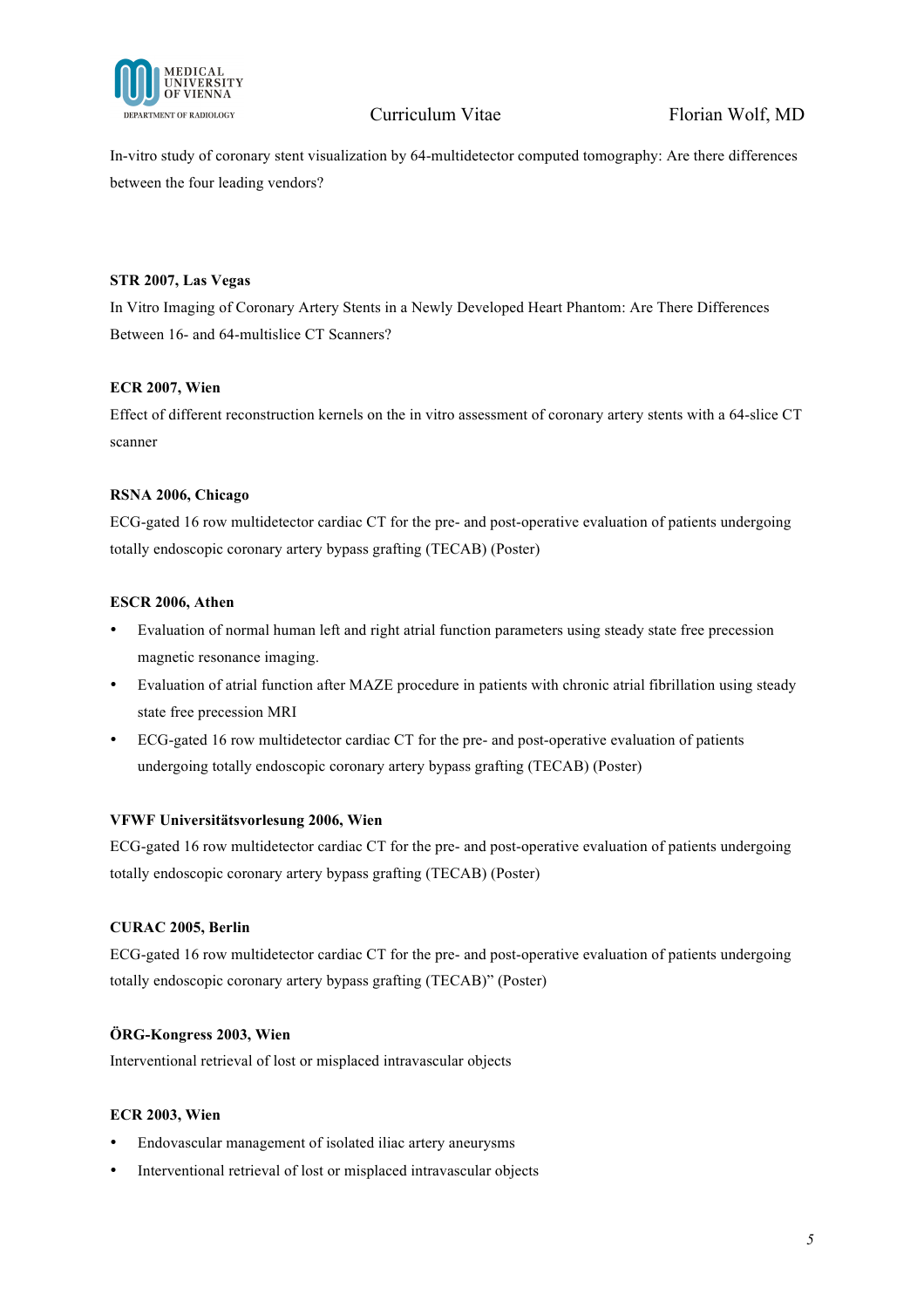

## **CIRSE 2002, Luzern**

Simon Nitinol vena cava filters: Effectiveness and complications

## **ECR 2002, Wien**

Simon Nitinol vena cava filters: Effectiveness and complications

## **Wissenschaftliche Sitzung der ÖRG 2002, Wien**

Interventionelle Therapie von isolierten Iliaca-Aneurysmen

## **RSNA 2002, Chicago**

Endovascular management of isolated iliac artery aneurysms

## **8.2. Co-Author**

## **ECR 2011, Wien**

Right ventricular dilatation in adult congenital heart disease. D. Beitzke, **F. Wolf**, R. Nolz, G. Edelhauser, R. Schernthaner, C. Plank, J. Lammer, C. Loewe. (Educational Exhibit)

## **CIRSE 2010, Valencia**

- Balloon occlusion assisted percutaneous femoral pseudoaneurysm treatment. M. Popovic, G. Edelhauser, R. Borny, D. Beitzke, **F. Wolf**, J. Lammer, M.A. Funovics.
- Aneurysm of the posterior tibial artery: endovascular repair using a cardiological stentgraft. C. Plank, H. Langenberger, **F. Wolf**, C.M. Loewe, J. Lammer;
- Image quality and radiation exposure at computed tomography angiography of the supraaortic arteries with 80 or 120 kVp protocol D. Beitzke, R. Nolz, G. Edelhauser, R.E. Schernthaner, C. Plank, **F. Wolf**, J. Lammer, C.M. Loewe
- Treatment follow-up after endovascular therapy of lesions of the superficial femoral artery: detection of instent restenosis by blood-pool agent enhanced high resolution steady-state magnetic resonance angiography. C. Plank, H. Langenberger, **F. Wolf**, D. Beitzke, R.E. Schernthaner, J. Lammer, C.M. Loewe

## **CIRSE 2009, Lissabon**

- A new hybrid reformation algorithm for multidetector CT angiography in peripheral arterial disease: accurate stenosis detection without axial source images? R. Schernthaner, **F. Wolf**, A. Stadler, M. Weber, J. Lammer, D. Fleischmann, C.M. Loewe.
- TACE. J. Lammer, H. Langenberger, M. Funovics, **F. Wolf**, C. Plank, C.M. Loewe, M. Schoder (Refresher Course)
- HCC: DE-Beads for all. J. Lammer, H. Langenberger, M.A. Funovics, **F. Wolf**, C. Plank, C.M. Loewe, M. Schoder (Refresher Course)
- Iatrogenic pulmonary artery aneurysm: embolisation with Amplatzer vascular plug. H. Langenberger, C. Plank, **F. Wolf**, M. Schoder, J. Lammer (EPOS)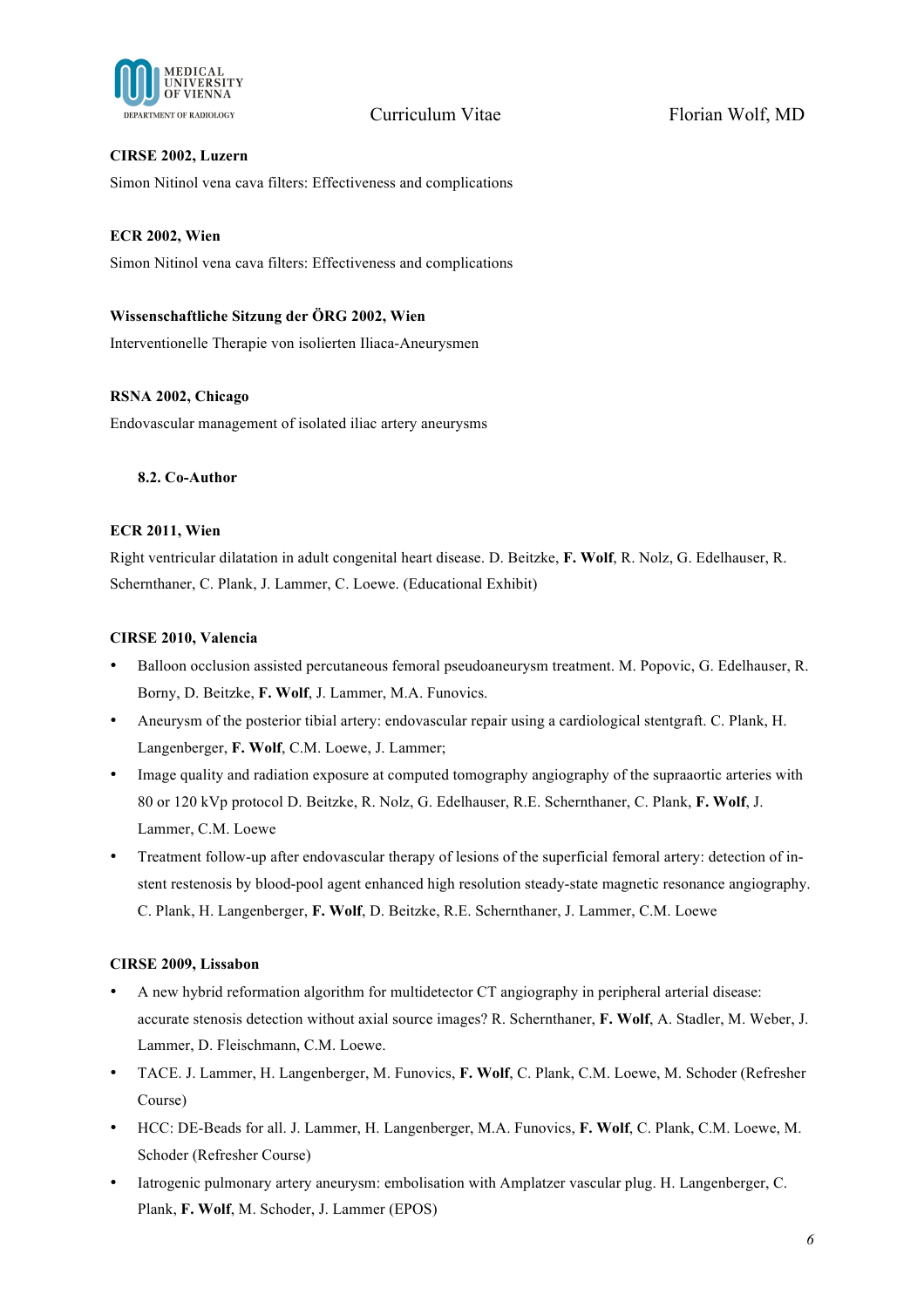

- Ruptured abdominal aortic aneurysm with aortocaval fistula with subsequent endovascular repair. C. Plank, **F. Wolf**, C.M. Loewe, J. Lammer, H. Langenberger (EPOS)
- Long-term safety and stability after endovascular thoracic aortic aneurysm repair. C. Plank, H. Langenberger, D. Berzaczy, **F. Wolf**, G. Edelhauser, M.B. Schernthaner, M. Czerny, J. Lammer, M. Funovics (EPOS)

#### **World Congress Thoracic Imaging and Diagnosis in Chest Disease, Valencia 2009**

Use of Cardiac MDCT in follow up of patients after aortic valve replacement with ROSS procedure. Kreuzer S.H., **Wolf F**, Seebacher G, Weber M, Herold CJ, Simon P

#### **CIRSE 2008, Kopenhagen**

M.B. Blum, G. Edelhauser, R. Schernthaner, **F. Wolf**, J. Lammer, M. Funovics . Quantification and perceptibility of in-stent stenosis with six peripheral arterial stent types in vitro: comparison of16-slice CT, 64 slice CT and MR

### **RSNA 2007, Chicago**

- Is 64-slice cardiac computed tomography useful for pre-surgical planning before valve surgery? G Feuchtner, D Junker; A Klauser, P Soegner; **F Wolf**, J Bonatti
- Diagnostic accuracy of 64-slice computed tomography in detecting left atrial thrombi: comparative study with transesophageal echocardiography and cardiac surgery. G Feuchtner, D Junker, **F Wolf**, A Klauser, MD, J Bonatti, MD, P F Soegner, MD

## **ESCR 2007, Rom**

- Is 64- slice computed tomography (CT) useful for pre-operative planning before valve surgery in patients referred to coronary CT angiography? G.M. Feuchtner, D. Jodocy, D. Junker, T. Schachner, **F. Wolf**, W. Dichtl, C. Velik-Salchner, G.J. Friedrich, J. Bonatti
- Diagnostic accuracy of 64-slice computed tomography in detecting left atrial thrombi: comparative study with transesophageal echocardiography and cardiac surgery?G.M. Feuchtner, D. Jodocy, D. Junker, **F. Wolf**, T. Schachner, J. Bonatti, W. Dichtl, S. Müller, D. zur Nedden
- Diagnostic accuracy of 64-slice computed tomography for diagnosis of concomitant aortic regurgitation in patients referred to coronary CT angiography? D. Jodocy, W. Dichtl, S. Müller, D. Junker, **F. Wolf**, T. Schachner, J. Bonatti, D. zur Nedden, G.M. Feuchtner

#### **ECR 2006, Wien**

Early detection of histologically proven peritoneal carcinomatosis with PET/CT. A. Dirisamer, H. Heinisch, **F.Wolf**, W. Langsteger, W. Schima

#### **ECR 2003, Wien**

Patency of hemodialysis shunts after percutaneous transluminal angioplasty: Influence of co-factors on outcome. M.T. Schmook, M.A. Funovics, **F. Wolf**, A. Köchl, J. Lammer.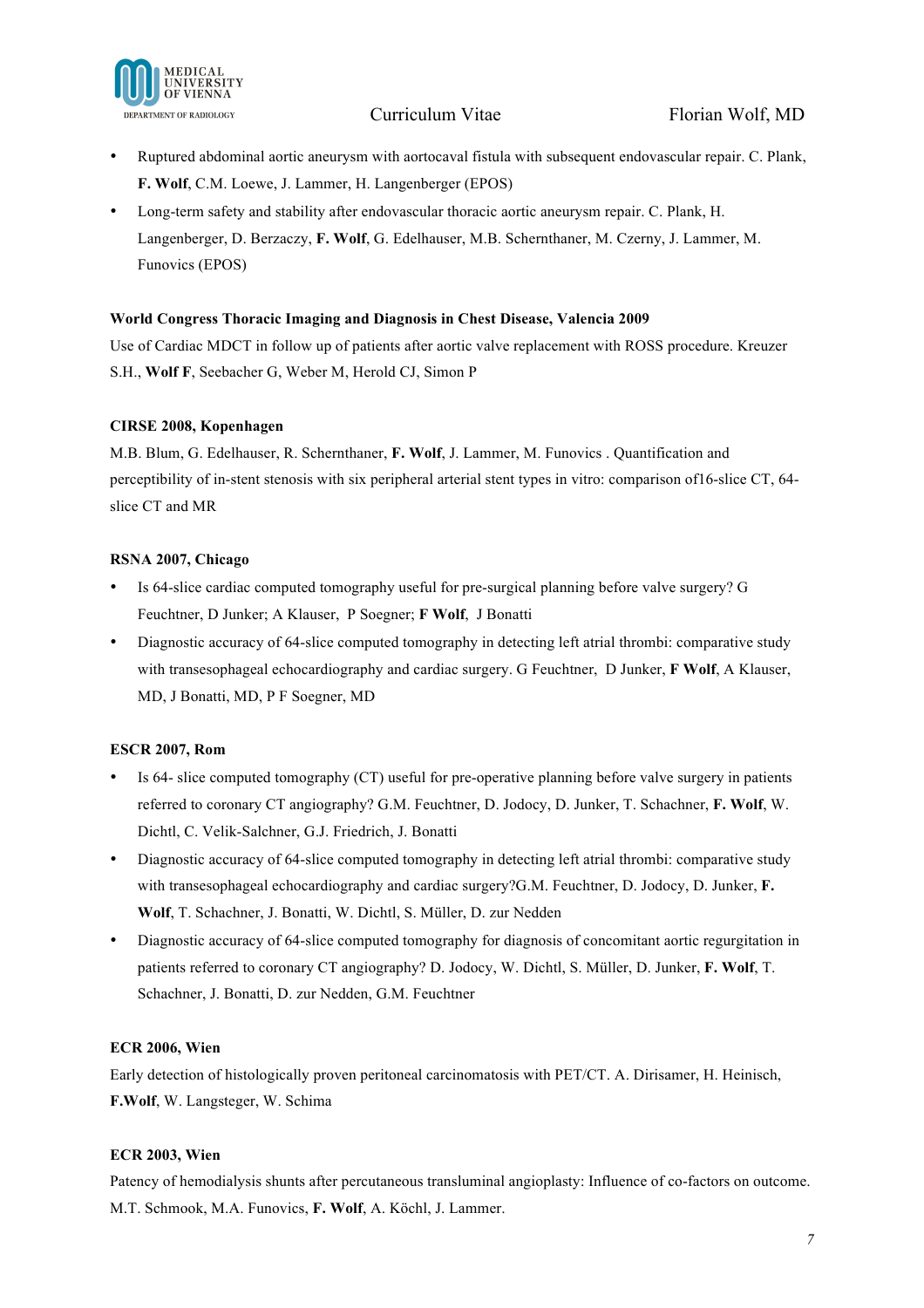

### **CIRSE 2002, Luzern**

MR-guided percutaneous radiofrequency ablation of unresectable liver tumors using a wet-perfused RF-system. J. Kettenbach, **F. Wolf**, M. Weigner, K. Peer, J. Berger, M. Hüpfl, J. Lammer.

### **Bone Congress 1998, Wien**

Detection of steroid/thyroid hormone receptors in different mesenchymal cell lines by RT-PCR and immunhistochemistry. R. Gruber, **F. Wolf**, M. Wilheim and M. Peterlik

### **9. Educational Activities - Undergraduate Teaching ("Medizinisches Curriculum")**

See attached Teaching Portfolio "Nachweis didaktischer Fähigkeiten"

### **10. Educational Activities - Postgraduate Teaching**

### **Radiological Morning Teaching Lectures 2002 – 2010, Vienna**

"Kardiale Stauung", "Signs in Thoracic Radiology", "Herz-CT – Planung und Durchführung", "Herz MRT", multiple presentations and case-demonstrations with the topic "Cardiovascular and Interventional Radiology"

### **EURORAD-Cases**

Cardiac CT in Noncompaction of the Left Ventricular Myocardium. **F Wolf,** T Bader A, Stadler, Ch Loewe (2006, May 12). URL: http://www.eurorad.org/case.php?id=4785

## **E-PACS**

Preparation of Cardiac-CT cases for the teaching platmorm ePacs, ECR 2006 – 2007

## **Book-Chapters**

- Pareto-Reihe Radiologie. Wirbelsäule. Kapitel Trauma. Thieme Verlag 2006. **F Wolf**,…, H Imhof. (available in English, German, Spanish, Italian, Chinese)
- Coronary CT Angiography, Springer Verlag, 2. Auflage 2010, Kapitel: "Cardiac Function" Dewy M., ..., **Wolf F**, et al.

## **Teaching Cases**

Selection and preparation of teaching cases for the teching file library of the Department of Radiology, topic: Interventional Radiology

#### **Vienna-Heart**

- Co-Founder of the postgraduate cardiac imaging teaching platform Vienna Heart see also www.vienna-heart.at
- Organisation of 11 post-graduate Cardiac-CT courses (duration 3  $\frac{1}{2}$  days each)